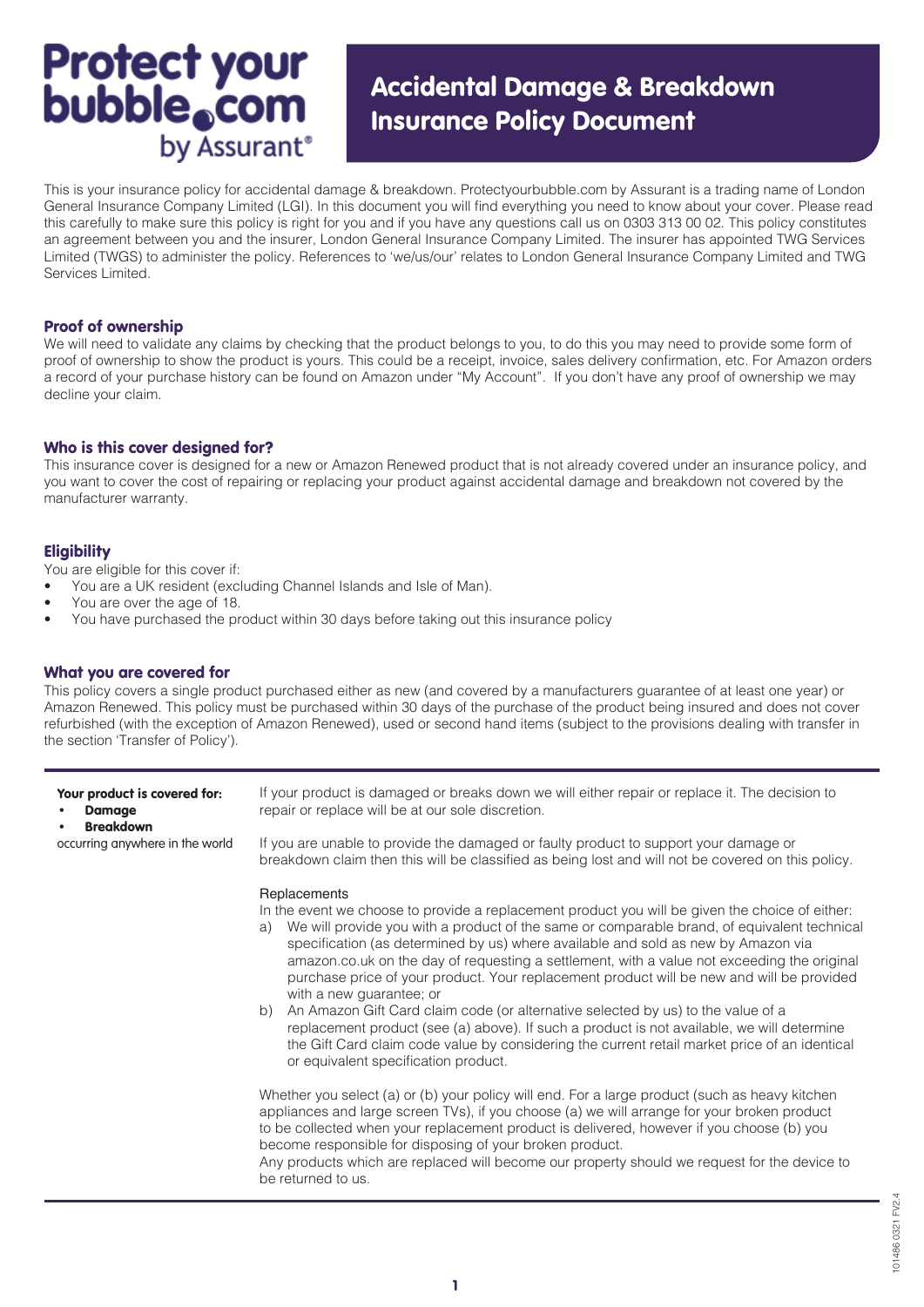| Damage or breakdown as a<br>result of improper use or not<br>taking reasonable care of<br>your product | We expect that you will take care of your product, if you don't, then we may decline your claim.<br>Taking care of your product means -<br>Following manufacturer instructions on the use of your product<br>Not using your product in an environment which could materially increase the risk of damage<br>$\bullet$<br>to it (e.g. taking a non-waterproof product with you whilst swimming)<br>Intentionally damaging your product<br>$\bullet$<br>Improper use of your product is where the product has been designed for use in a household<br>environment and is being used in a business or commercial environment.<br>These examples increase the risk of it being damaged and may result in your claim being<br>declined. The examples are to help you understand what's covered, and are not the only reasons<br>a claim could be rejected.<br>We will always take into account the situation when the accidental damage occurred when<br>assessing your claim |
|--------------------------------------------------------------------------------------------------------|--------------------------------------------------------------------------------------------------------------------------------------------------------------------------------------------------------------------------------------------------------------------------------------------------------------------------------------------------------------------------------------------------------------------------------------------------------------------------------------------------------------------------------------------------------------------------------------------------------------------------------------------------------------------------------------------------------------------------------------------------------------------------------------------------------------------------------------------------------------------------------------------------------------------------------------------------------------------------|
| <b>Loss or Theft</b>                                                                                   | This policy does not cover loss or theft of your product.                                                                                                                                                                                                                                                                                                                                                                                                                                                                                                                                                                                                                                                                                                                                                                                                                                                                                                                |
| More than 3 repairs in a 12<br>month period                                                            | Where we are able to repair your product we will only provide up to 3 repairs in any 12 month<br>period.                                                                                                                                                                                                                                                                                                                                                                                                                                                                                                                                                                                                                                                                                                                                                                                                                                                                 |
|                                                                                                        | For example if we repair your product on the 1st January and again on 1st May in the same year<br>if we need to repair your product before the 1st January of the following year then this policy will<br>end immediately after we have repaired it for the third time.                                                                                                                                                                                                                                                                                                                                                                                                                                                                                                                                                                                                                                                                                                  |
| <b>Cosmetic damage</b>                                                                                 | If it is just a scratch or dent, and your product still works as expected, then we will not repair or<br>replace it.                                                                                                                                                                                                                                                                                                                                                                                                                                                                                                                                                                                                                                                                                                                                                                                                                                                     |
| <b>Accessories</b>                                                                                     | Cover is not provided for any accessories which were not included with the product when<br>purchased.                                                                                                                                                                                                                                                                                                                                                                                                                                                                                                                                                                                                                                                                                                                                                                                                                                                                    |
| <b>Contents of your product</b>                                                                        | We don't cover the contents of your product (e.g. photos, videos, contacts). This also means that<br>if any of the data or information stored on your product is used to access any existing accounts<br>or open new accounts through fraud, we do not cover any financial losses as a result. For large<br>items containing food or other perishables (e.g. fridge or freezers), any contents are not covered.                                                                                                                                                                                                                                                                                                                                                                                                                                                                                                                                                          |
| <b>Consumables i.e. items</b><br>replaceable by you                                                    | We will not provide cover where the breakdown can be fixed by you replacing consumable<br>items. This includes, but is not limited to, items such as fuses, light bulbs, filters and batteries.                                                                                                                                                                                                                                                                                                                                                                                                                                                                                                                                                                                                                                                                                                                                                                          |
| <b>Other losses</b>                                                                                    | We don't cover any cost or losses that cannot be resolved by the repair or replacement of your<br>product including for example: any loss of profit, opportunity, goodwill, loss of use of subscription<br>services or similar losses.                                                                                                                                                                                                                                                                                                                                                                                                                                                                                                                                                                                                                                                                                                                                   |
| <b>Unauthorised repairs</b>                                                                            | We want the ability to assess the damage to your product in order to best decide whether to<br>repair or replace it. If you have it repaired without our opportunity to do this then we may not pay<br>your claim.                                                                                                                                                                                                                                                                                                                                                                                                                                                                                                                                                                                                                                                                                                                                                       |
|                                                                                                        | This also includes any repair or modification which has not been authorised by the manufacturer.                                                                                                                                                                                                                                                                                                                                                                                                                                                                                                                                                                                                                                                                                                                                                                                                                                                                         |
| <b>Viruses and software</b>                                                                            | Breakdown due to malicious software, software faults or updates are not covered.                                                                                                                                                                                                                                                                                                                                                                                                                                                                                                                                                                                                                                                                                                                                                                                                                                                                                         |
| <b>Manufacturer recall</b>                                                                             | This policy does not cover any faults which relate to a manufacturer recall of your product, or<br>any costs covered under the manufacturer guarantee.                                                                                                                                                                                                                                                                                                                                                                                                                                                                                                                                                                                                                                                                                                                                                                                                                   |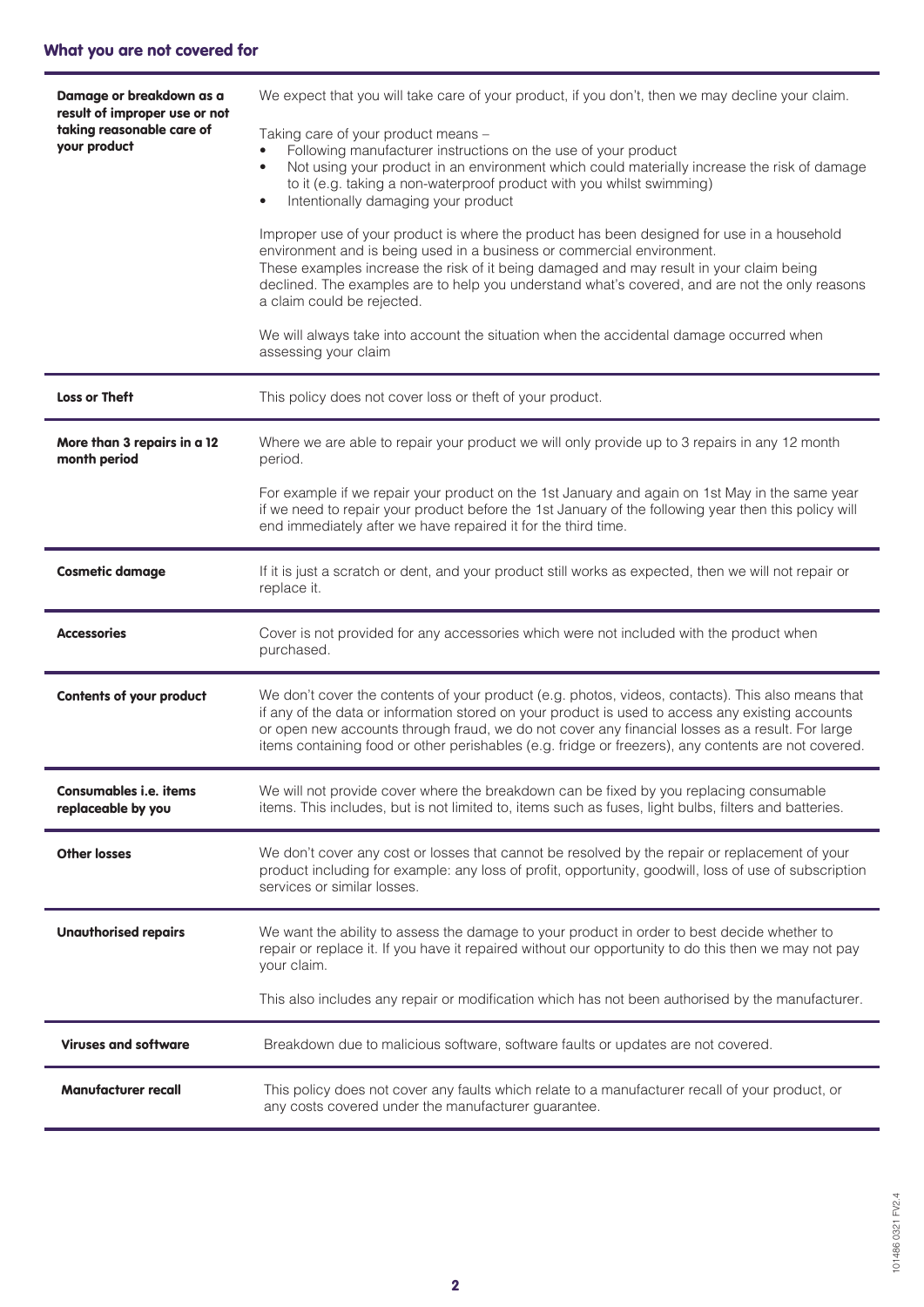| <b>Step One:</b> | Contact us by email at: claims@techprotection.co.uk, call us on 0303 313 00 02 between 9am<br>and 6pm Monday to Friday, or write to us at Protectyourbubble.com by Assurant, Vantage Point<br>Business Village, Mitcheldean, GL17 0DD, United Kingdom.                                                                                        |
|------------------|-----------------------------------------------------------------------------------------------------------------------------------------------------------------------------------------------------------------------------------------------------------------------------------------------------------------------------------------------|
| Step Two:        | We will arrange for your product to be examined. In some instances a repair technician will visit<br>your home, however for smaller items we will arrange a courier or provide you with pre-paid<br>packaging to send the product to our approved repairer. We will advise you at the point you<br>make a claim which process we will follow. |

#### For damage occurring outside the UK

Call us first for authorisation for a local repair by a manufacturer-approved repairer, if there are no manufacturer approved repairers you will have to wait to return to the UK to proceed with your claim. We will agree a maximum repair cost and will reimburse you upon receipt of an official invoice or confirmation of payment. Alternatively, if it can wait, we can process your claim when you return.

We will always do our best to make sure that you are satisfied with the outcome of the claim, however if you are not, please follow the complaints process in the "Making an enquiry or complaints" section.

#### Price of your insurance

The price of this insurance depends on the type and value of the product being insured, and is payable when you purchase the cover. The exact amount will be confirmed at the point of purchase.

#### Duration of this Policy

Your policy starts from the date shown on your schedule of insurance and end on the earliest of;

- the expiry date shown on your schedule of insurance; or
- the date you receive a replacement product or a settlement following a breakdown or accidental damage claim; or
- the date where we have repaired your product for the third time in any 12 month period; or
- the date from which you inform us you want us to cancel your policy.

#### Changing your details

If you need to update the details we have for you then please email us at: enquiries@techprotection.co.uk or call us on 0303 313 00 02, or write to us at Protectyourbubble.com by Assurant, Vantage Point Business Village, Mitcheldean, GL17 0DD. Any change of information will be made free of charge.

# Transfer of Policy

If you sell or give the product to someone else then please email us at: enquiries@techprotection.co.uk or call us on 0303 313 00 02, or write to us at Protectyourbubble.com by Assurant, Vantage Point Business Village, Mitcheldean, GL17 0DD. You will need to provide the recipient of your product with a copy of the original Amazon online purchase documentation of the product (or details of any replacement provided by us) as this will be required in order to make a claim under this policy. Any transfer of policy will be made free of charge. This policy cannot be transferred to anyone under 18 or living outside the UK.

#### Providing accurate information and fraud

In order to provide fair value for our customers we work closely and share data with other insurers, law enforcement agencies, fraud prevention agencies and public bodies to identify fraud and support prosecution where appropriate evidence exists.

It is important that when applying for insurance, or submitting a claim you or anyone acting on your behalf must take reasonable care to answer all questions honestly and to the best of your knowledge. Failure to do so may affect the validity of your policy or the fulfilment of your claim.

If false or inaccurate information is provided and fraud is identified then we will:

- Reject the claim and we may cancel your policy.
- Report you to relevant authorities and take legal action, if necessary, to recover any money already paid to you under this insurance policy.
- Share details of the fraudulent claim with a number of industry wide fraud prevention databases. A list of participants and the name and address of the operators are available on request.
- Pass details to fraud prevention agencies.
- Provide law enforcement agencies with access to use this information.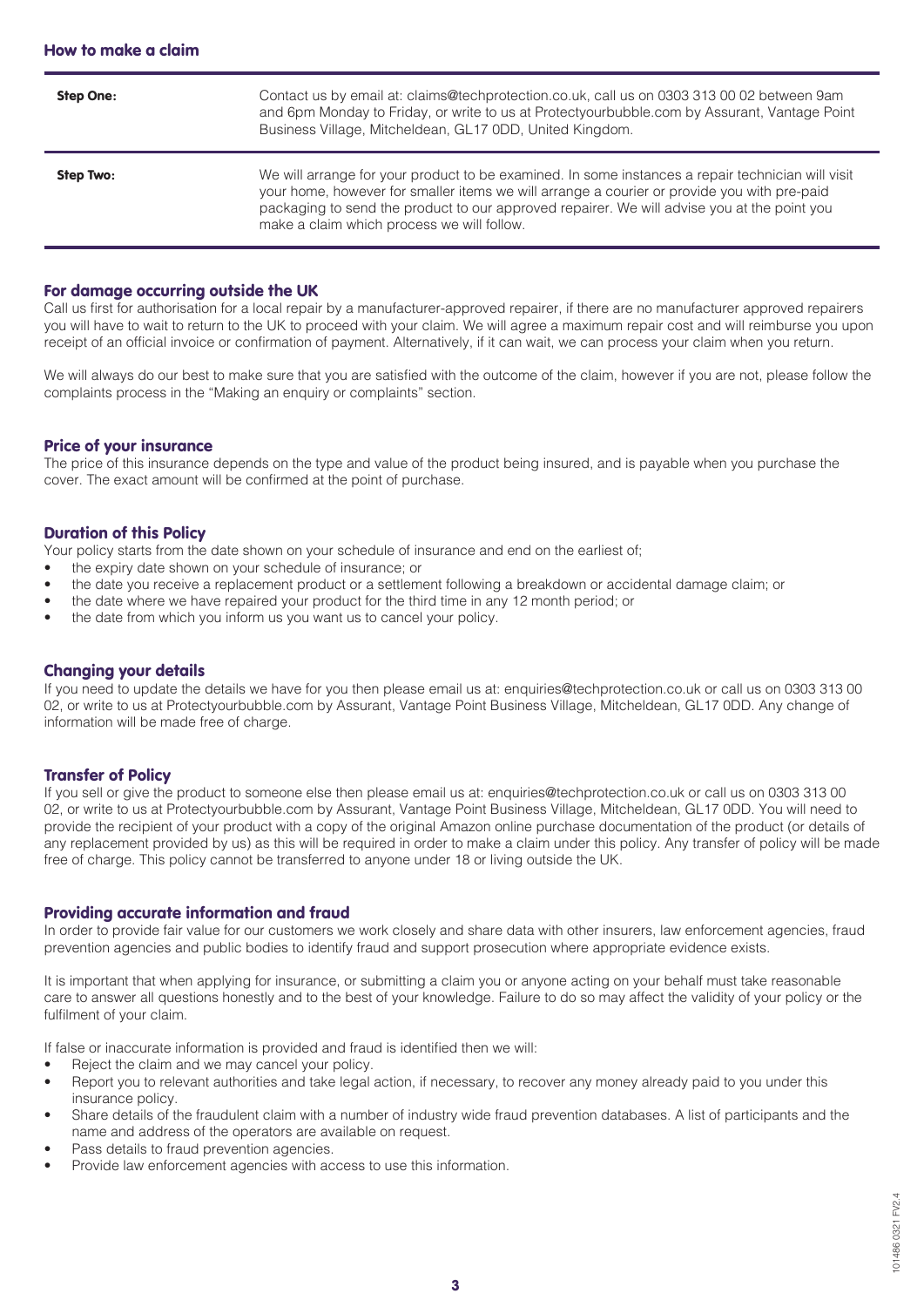We and other organisations may also access and use this information to prevent fraud and money laundering, for example, when:

- Checking details on applications for credit and credit related accounts or facilities.
- To prevent and detect fraud.
- Managing credit and credit related accounts or facilities.
- Checking details on proposals and claims for all types of insurance.
- Checking details of job applicants and employees.

The information recorded by fraud prevention agencies may be stored in other countries and used by the Insurer and other organisations from these countries. Please contact us at 0303 313 00 02 for details of the relevant fraud prevention agencies.

# Financial Services Compensation Scheme

London General Insurance Company Limited is covered by the Financial Services Compensation Scheme (FSCS). You may be entitled to compensation from the scheme if they cannot meet their liabilities to you. General insurance contracts are covered for 90% of the entire claim with no upper limit. Further information is available from the FSCS by calling 0800 678 1100 and online at fscs.org.uk

# Choice of law

The law of England and Wales applies to this policy and you can bring legal proceedings in respect of the policy in the English courts. If you live in Scotland you can bring legal proceedings in respect of the policy in either the Scottish or the English courts. If you live in Northern Ireland you can bring legal proceedings in respect of the products in either the Northern Irish or the English courts. This policy is written in English and all communication with you will be in English.

#### Cancelling your insurance

You can cancel your policy within 45 days of the later date of:

- (i) the date of purchase of your policy, or
- (ii) the date on which you receive your policy documentation. If you wish to cancel during this period and you have not made a claim you will be given a full refund of the premium paid.

Following the expiry of your 45 days cooling-off period you continue to have the right to cancel this policy. If you do so, you will be entitled to a proportional refund based on the number of full unexpired days of cover remaining.

If you cancel your policy, any costs associated with settling any claim(s) will be deducted from the refund.

We will extend the full refund period in line with any Amazon Extended Christmas Return Policy that was active at the time this cover was purchased.

Should you wish to cancel your policy, visit 'Your Orders' within your Amazon account. Locate the policy order and follow the process for a 'Return Request.' Alternatively email us at: cancellation@techprotection.co.uk, call us on 0303 313 00 02, or write to us at Protectyourbubble.com by Assurant, Vantage Point Business Village, Mitcheldean, GL17 0DD, United Kingdom.

In the event you cancel your product order prior to dispatch and we are able to associate that order with this policy, we will automatically cancel this policy, initiate a full refund and email you confirmation. If you do not receive confirmation, please follow the cancellation process above.

We may cancel your policy if you have provided false or inaccurate information and fraud is identified, or in the event of war or foreign hostility in your country of residence. In the event of war or foreign hostility, you will be entitled to a refund of premium in accordance with the guidance above.

# Making an enquiry or complaint

If you have a general query, please email us at: enquiries@techprotection.co.uk, or call us on 0303 313 00 02.

If you have a complaint regarding this policy, please contact us by email at: complaints@techprotection.co.uk, call us on 0303 313 00 02, or write to us at Protectyourbubble.com by Assurant, Customer Relations, Vantage Point Business Village, Mitcheldean, GL17 0DD, United Kingdom.

If your complaint is not resolved to your satisfaction you may within 6 months of a final decision contact the Financial Ombudsman Service at Exchange Tower, Harbour Exchange Square, London E14 9SR, or by telephone: 0800 023 4567 or 0300 123 9123. Website www.financial-ombudsman.org.uk. Alternatively you may use the European Commission's Online Dispute Resolution website at http://ec.europa.eu/consumers/odr/

# If we need to change the terms of the policy

In the event that the insurer needs to change the terms, we will give you 30 days' notice in writing to your last known email address or postal address. This will only be for valid reasons such as to respond proportionately to changes in the law or decisions of the Financial Ombudsman Service, to meet regulatory requirements, industry guidance or codes of practice, or to proportionately reflect other legitimate cost increases or reductions associated with providing insurance which may include changes to the level of cover.